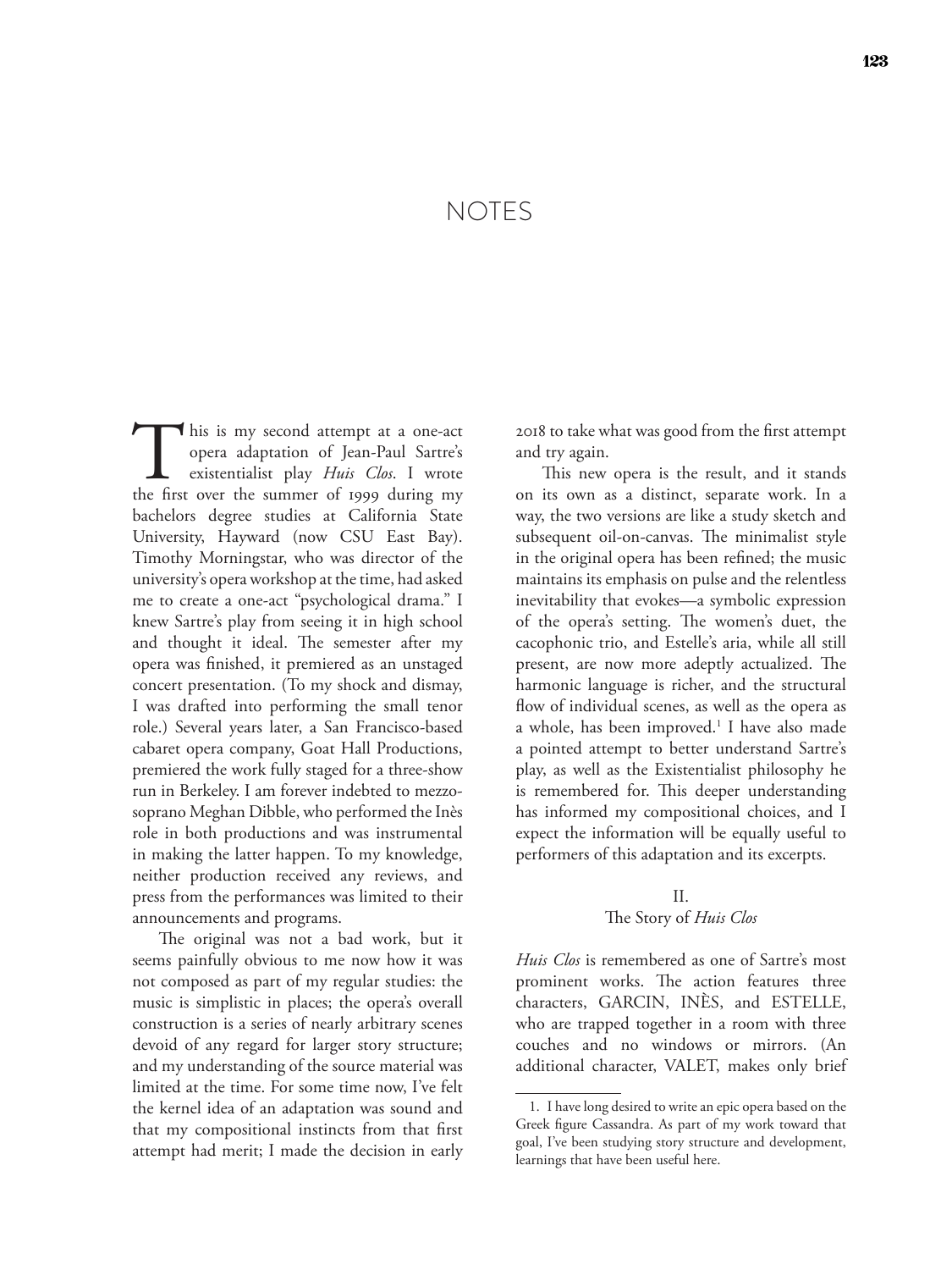appearances and serves little function beyond escorting the main characters onto the stage.) It quickly becomes apparent that the characters are in a version of Hell, and that they are to spend all eternity with each other in that room. Sartre did not hesitate to use religion and religious ideas in his works even though he was himself a confirmed atheist (from the age of twelve!)<sup>2</sup> Sartre's use of and views of theatre meant he consistently placed characters in difficult situations with choices of great significance.3 But the story of this play's creation has its roots in World War II and the German occupation of France.

Sartre was drafted into the French army in 1939, interrupting a burgeoning career in which he had already published a novel, a series of essays, and other works. He was captured the following year by the Germans and held as a prisoner of war for the next nine months, ultimately housed at Stalag XII-D in Trèves. That Christmas, the prisoners were permitted to put on an "entertainment"4 and Sartre wrote *Bariona or the Son of Thunder* for the occasion. Though Sartre eventually felt disdainful of the Christian themes in that narrative, below the surface of the play—a thinly-veiled allegory for the prisoners seeking release from their captivity—the seeds of his existentialist ideas about freedom can be seen.<sup>5</sup>

His time as a prisoner of war haunted Sartre particularly the memory of how the German soldiers regarded him, the way they looked at him. Though he wrote *Huis Clos* specifically to "dramatize certain aspects" of what came to be called Existentialism, it was his memories as a prisoner of war, the feelings of "living constantly and totally beneath the eyes of others, and the Hell which naturally set in under such circumstances,"6 that Sartre's play was specifically born out of.

*Huis Clos* was written for three of Sartre's friends to perform. The characters in the play are well-balanced in both stage time and lines, and in relation to each other. Sartre did this to ensure no one character could be considered a lead role, hoping to avoid any "rivalry" and to keep things amicable between the three actors.<sup>7</sup> In contrast, the play itself contains much conflict. It often takes the shape of two characters ganging up against the third. The makeup of those pairings and who is under the onslaught moves through every possible combination.

During the post-WWII to 1950s era, Sartre's plays "dominated" stages in France.<sup>8</sup> In the years after its Paris premiere, numerous performances of *Huis Clos* were held across Europe. When the play premiered in the United States in 1946 under the re-title *No Exit*, it was already a "phenomenon of the modern theatre."9 The first US performance was at the Biltmore Theatre in New York City (re-named the Samuel J. Friedman Theatre in 2008) and directed by John Huston. In his review for *The New Republic*, Stark Young emphasized the play's importance, characterizing it as something that "should be seen whether you like it or not." Young also referenced Sartre's views on existentialism and asserted that a better understanding of those ideas can inform an audience member. But he stressed a greater point: that the people in Sartre's play are in Hell less for their "sins," and more for their "basic lack in … character."10 Loosely translated, these are not nice people.

For my one-act opera adaptation, I have attempted to preserve as much of Sartre's intentions as possible. There are a few minor changes made to accommodate the shorter length: Garcin's conversation with the Valet when he initially arrives in Hell has been shortened; Inès and Estelle both arrive at the same time instead of one after the other. To an extent, the constantly shifting two-against-one antagonisms have been simplified into major conflicts between each of the characters. Inès and Estelle's main interaction takes place in the context of a duet; Garcin and

<sup>2.</sup> Hazel Estella Barnes, *Sartre*, (London: Quartet Books, 1974), 11.

<sup>3.</sup> John Gillespie, "Sartre and Theatrical Ambiguity," *Sartre Studies International* 18, no. 2 (2012): 52.

<sup>4.</sup> Barnes, *Sartre*, 31.

<sup>5.</sup> Barnes, *Sartre*, 31–47.

<sup>6.</sup> Michel Contat, Michel Rybalka, and Jean-Paul Sartre, *The Writings of Jean-Paul Sartre*, (Evanston: Northwestern University Press, 1974), 98.

<sup>7.</sup> Peter Caws, "To Hell and Back: Sartre on (and in) Analysis with Freud," *Sartre Studies International* 11, no. 1 and 2 (2005): 169.

<sup>8.</sup> Gillespie, "Sartre and Theatrical Ambiguity," 49–50.

<sup>9.</sup> Stark Young, review of *The Fatal Weakness* by George Kelly and *No Exit* by Jean-Paul Sartre, The New Republic. December 9, 1946.

<sup>10.</sup> Young, review of *No Exit*.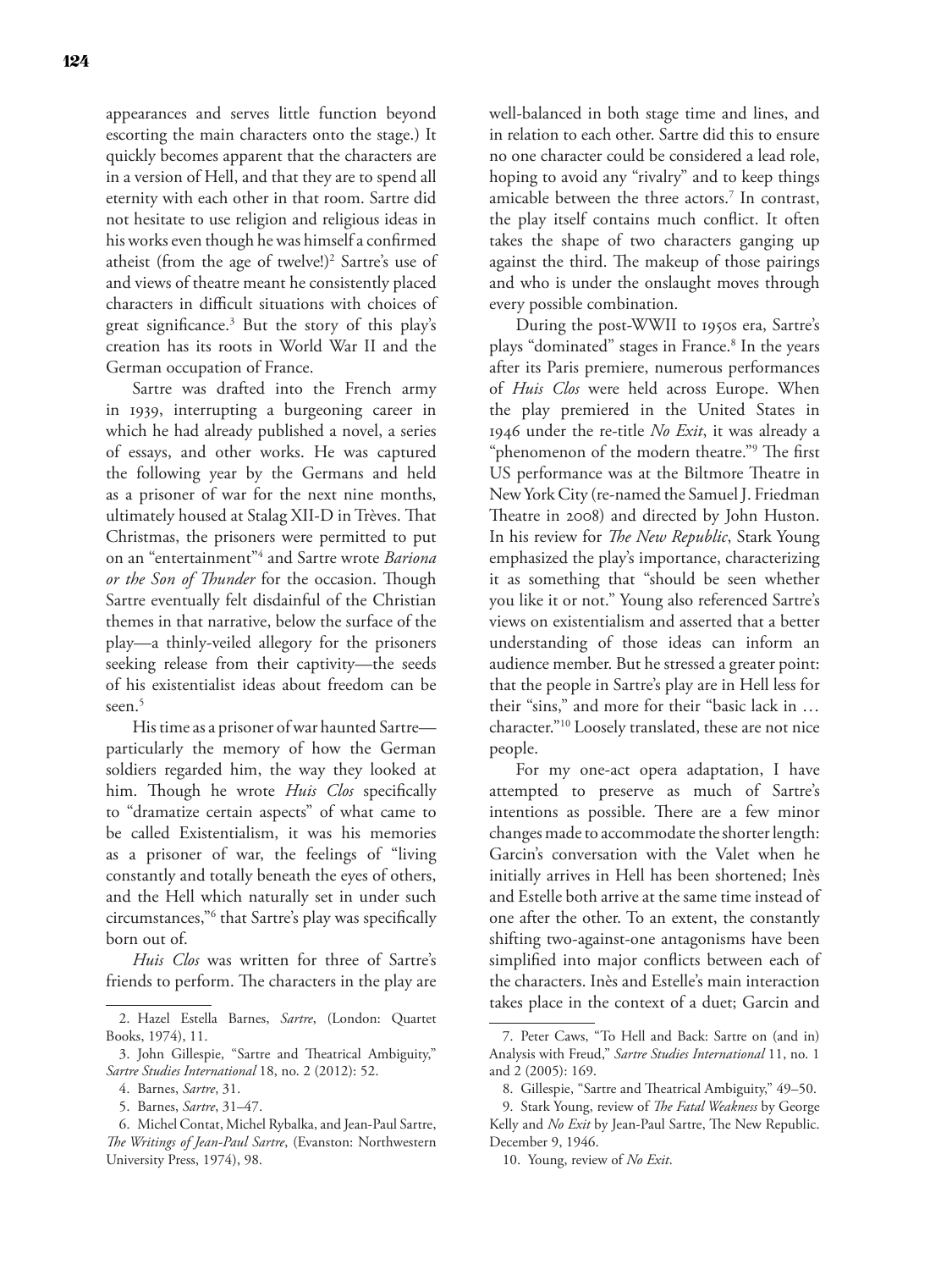Inès reveal the true reasons for their damnation in a shared aria; and I've selected Estelle's story of her affair and infanticide of the resulting child as the opera's lone true aria. In the original play, it is implied that Inès is in Hell simply because she is lesbian; this has been eliminated. And the depths of the interpersonal back and forth between the characters aren't as pronounced, as would be expected in an abbreviated adaptation.

#### III.

#### Characters, Setting, Action

The first character to 'arrive' in Hell is Garcin, who is escorted onto the stage by the Valet. In the original play, the audience learns that he is a journalist originally from Rio de Janeiro in Brazil who spoke out against the government's war efforts through his writings. He says at first that he was persecuted for his pacifist stances, but we later learn he was actually hunted down and executed for failing to report for military duty.<sup>11</sup> The reveal that Garcin was a deserter foreshadows the cowardice he demonstrates at the end of the play when he cannot force himself to leave the room he shares with Inès and Estelle; he would rather face the devils he knows than whatever unknown might be outside.

Inès arrives next, and though Garcin tries to engage with her, she is generally hostile toward him. She was a postal worker in life and says she is not surprised to find herself in Hell. Inès makes no bones about being gay, and reveals over time that she seduced her cousin's wife, breaking up their marriage. The character is prickly throughout the play, except in her attempt to seduce Estelle—an attempt that backfires. Inès ultimately reveals that she believes she is in Hell because she not only killed her lover's husband, but convinced her lover to take part in the deed and then held the fact of it over her head. Then, in a tragic turn, the audience learns that Inès was killed by her lover in a murder/suicide.

When Estelle, the third character, arrives, she is very frightened. She is a high-society type, somewhat shallow, and has just died of

pneumonia. She flirts with Garcin, largely to no avail. She is repulsed by Inès' attraction to her, though it does appeal to her vanity. It takes some time for Estelle's walls to break down. She insists that it is a mistake for her to be in Hell and that there is no reason for her to have been sent there. She reveals that she had an affair—she took a lover who stirred her passions more than her mucholder husband. But it is only later in the play that the audience learns the full extent of this tryst: their coupling resulted in a pregnancy. Estelle hid the truth from her husband and social circle, and traveled with her lover to another country where she had the baby. Though her lover was happy, Estelle was disgusted and murdered the baby by drowning it in a lake. Her lover, distraught, committed suicide.

In the play, the Valet role is minor. He escorts characters onstage, engages in a small amount of discussion with them, and reveals almost nothing about himself beyond that his relatives also work in Hell. The role has been reduced even further in my adaptation. Though technically a tenor role, I've voiced it high to allow the greatest flexibility in casting. There is nothing about the character that would imply a specific gender, and in my adaptation I have conceived it as a role that could be performed by any.

The play's setting is significant. Sartre's three *Huis Clos* characters are in Hell (though they do occasionally glimpse visions of the Earth they left behind.) Yet the three have not been placed in a medieval torture chamber; they find themselves instead in a formal drawing room with three couches.12 There are no mirrors or windows anywhere in the room, no place where any of the characters can see a reflection of themselves. In the play, Garcin tries to move some of the other objects—the lamp that lights the room, a bronze statue on the fireplace mantle––but to no avail. A letter opener rests on one of the tables between the couches. And there is a doorbell ringer next to the door, but it doesn't respond when the characters press it. Supposedly it summons the

<sup>11.</sup> In the opera, I focus less on his desertion and more on his confession of brutality toward his wife; this character flaw strikes me as deeper and a greater betrayal of Sartre's existentialist ideals.

<sup>12.</sup> The original play states the room is decorated in the French Second Empire style, which the characters comment on. For my adaptation, I have specified the room be decorated in the Mid-Century Modern style because I believe it better represents timelessness to contemporary audiences.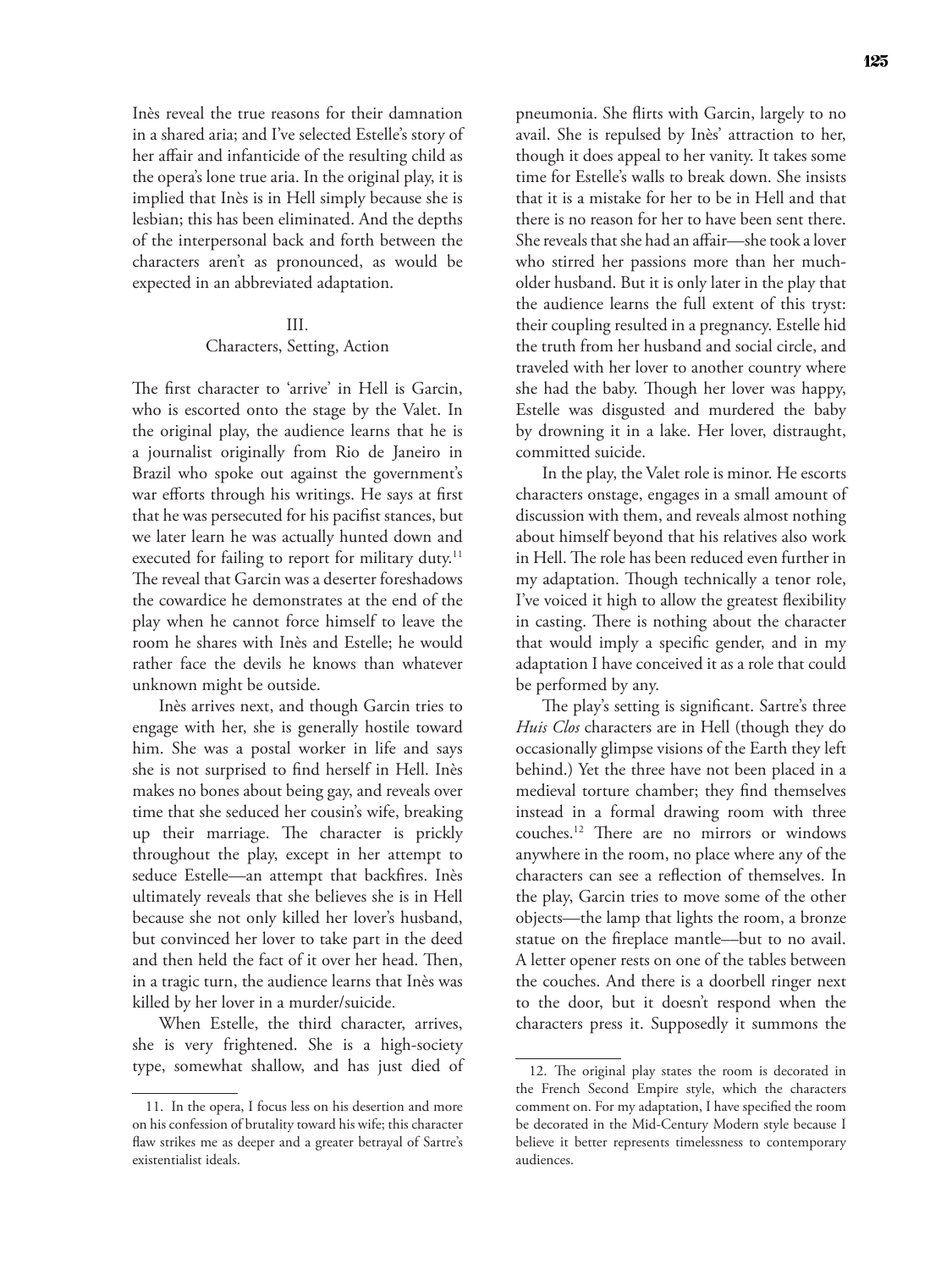Valet, but he never comes when called.

When they first arrive in Hell, the three characters are surprised at the comfort of their surroundings; it is a far cry from the torture dungeons and horrors they were expecting. Though not exactly hostile to each other at first, the three do not become fast friends. Each understands to a varying degree just exactly what has happened and where they are. But their personalities are at odds with one another, and the conflict soon escalates.

Garcin attempts to get control of the situation and suggests that the three of them could avoid conflict if they simply ignored each other—if they don't speak to one another, if they don't look at each other, there will be no interaction to provoke reactions.

As it turns out, Garcin is the only one interested in abiding by this request. Inès attempts to get closer to Estelle, who enjoys the attention until she realizes it is not innocent and becomes disgusted. When Estelle rebuffs her, Inès turns back to Garcin and unloads on him. She refuses to let him dictate the terms of her afterlife; she will not be silent, and certainly not just because he says to.

Inès and Garcin then agree to confess the crimes they committed in life that have led to their being condemned in death, but Estelle refuses. She tries to flee the room, but the door is locked. Cornered, Estelle confesses as well.

The three ponder what to do next, and guess that they should try to help each other. Garcin seeks absolution from Estelle, who only tells him what she thinks he wants to hear. When Inès points this out, Garcin turns to her for affirmation, but she refuses him. Defeated, Garcin decides he has had enough of the conflict and wants to leave.

After making a great show of trying to get the locked door open, Garcin gives up and walks away. Once he has crossed the room, though, the door opens on its own, and yet Garcin can not make himself go through it. Inès laughs at Garcin's demonstration of the full depths of his cowardice. Estelle tries to console him, inviting Garcin to take solace in her arms, but he cannot be physical with her while Inès watches.

In a final attempt to end their predicament, Estelle grabs the letter opener and tries to murder Inès. Inès laughs again, this time at Estelle's denial and folly. The three resign themselves to their sofas … and an eternity at each others' throats.

## IV.

# Analysis, Part 1: Plot

Jean-Paul Sartre wrote *Huis Clos* specifically to explore and enunciate a philosophy he is widely considered the father of: Existentialism.<sup>13</sup> This group of ideas was "as much a literary phenomenon as a philosophical one."14 It is in Sartre's writings such as the play *Huis Clos* and the essay *Being and Nothingness* where his ideas are most readily discovered and explored. Many of Sartre's contemporaries, such as Simone de Beauvoir and Albert Camus, expressed existentialist ideas in their own writings. Though this philosophical school has largely been left behind, there is today a "revival of interest in moral psychology" not dissimilar from and with roots in Existentialism and new authors are actively exploring "the existential themes of selfmaking and choice."15

Because there are so many aspects to Existentialism, and so many writers and philosophers subscribed to it in such varying degrees, it is somewhat difficult to encapsulate.<sup>16</sup> For a brief definition, the New Oxford American Dictionary considers Existentialism "a philosophical theory or approach that emphasizes the existence of the individual person as a free and responsible agent determining their own development through acts of the will."17 Oxford further stresses the denial of objective values, and the "significance of human freedom and experience." Furthermore, Existentialism considers the existence of human beings as whole individuals rather than just their essence

<sup>13.</sup> "Jean-Paul Sartre," *Stanford Encyclopedia of Philosophy*, last modified December 5, 2011, accessed March 27, 2019. https://plato.stanford.edu/entries/sartre/.

<sup>14.</sup> "Existentialism," *Stanford Encyclopedia of Philosophy*, last modified March 9, 2015, accessed March 27, 2019, https://plato.stanford.edu/entries/existentialism/.

<sup>15.</sup> "Existentialism," *Stanford Encyclopedia of Philosophy.* 16. George Cotkin, "French Existentialism and American Popular Culture, 1945–1948," *The Historian* 61, no. 2 (1999): 327.

<sup>17.</sup> The New Oxford American Dictionary, s.v. "existential."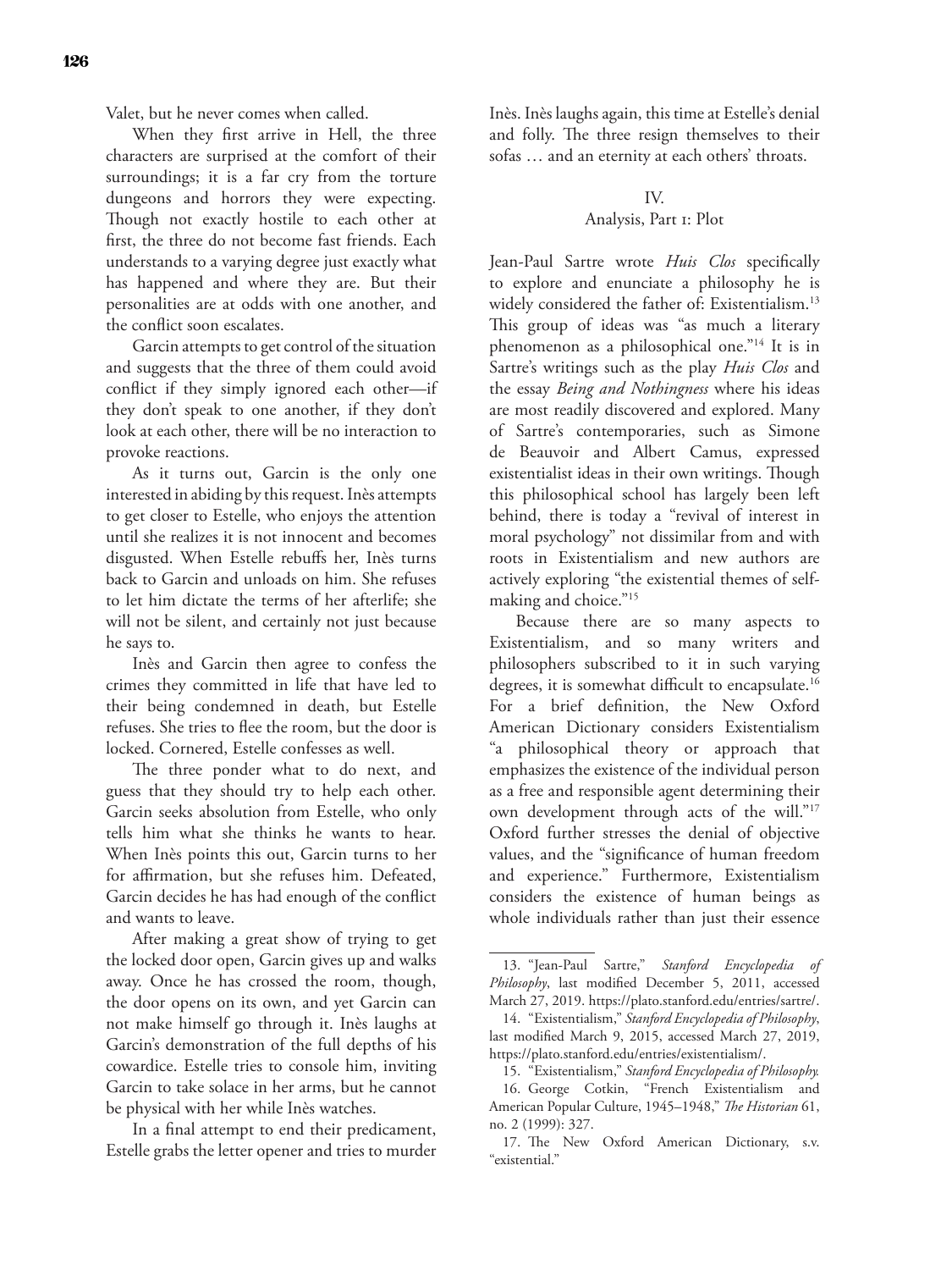or thoughts. A common maxim in existentialist thought is the idea that "existence precedes essence."18 Taken to its furthest extreme, this idea might take a shape akin to Nihilism—that life has no inherent purpose or meaning. And while Sartre claimed many times to have read Nietzsche, it is unclear exactly in what regard he held the German philosopher or how well he understood his writings.19 Certainly, Sartre did not embrace the same level of extreme skepticism typical of Nietzsche's Nihilism.

In Sartre's essay *Being and Nothingness*, he examines many of his ideas about Existentialism. One of these is how human beings exist in relation to each other, which is to say that a person is not merely themselves experiencing the world around them—they are also being perceived and experienced by the other people in it. This experiencing is referred to as "the look" or "the gaze," depending on translator. Sartre saw an inherent conflict in this, since how we experience ourselves is naturally going to be different than others' experiences of us.

Sartre also wrote that our experience with the gaze results in conflict because of how it affects our freedom. Human beings have the freedom to self-determine, and yet that same freedom can be limited by others through their actions. This is experienced subjectively when we, as part of expressing our own freedom, act in ways that limit the freedom of others who are experiencing us.20 Freedom and the ability to self-determine are intrinsic values of Sartre's Existentialism. Early in his professional life, he rejected the metaphysical because he saw it as a potential limitation—"[a] subject's free consciousness might be determined 'from above' by an … existing value system." Sartre saw humans as having both "the freedom and autonomy of consciousness" as well as the grounded reality of a "concrete," ordinary world.<sup>21</sup> As such, human beings have a responsibility to themselves to self-determine.

In the climax of Sartre's play (and also in this

one-act opera adaptation), the character Garcin proclaims, "Hell is other people!" which, while striking and memorable, loses something in the translation from French to English.<sup>22</sup> Sartre felt this significant line was "always misunderstood"23 and made a number of attempts to clarify his intentions. In a 1965 spoken preface to a recording of the play, he relates,

These statements<sup>24</sup> dovetail with comments Sartre made in an interview with *Playboy Magazine* the same year. Sartre said that, "other people are hell insofar as you are plunged from birth into a

*People thought that what I meant by it is that our relations with others are always rotten or illicit. But I mean something entirely different. I mean that if our relations with others are twisted or corrupted then others have to be in Hell ... Fundamentally, others are what is most important ... for our understanding of ourselves.*

situation to which you are obliged to submit."<sup>25</sup> He went on to give examples of how accidents of birth, geography, class and socioeconomic status greatly determine what someone's life will be like, and made the point that these circumstances are beyond an individual's control, determined by others. 'Hell' is your life—who you are and what you do—not being under your own control, but under others'. Furthermore, someone can take steps to change their circumstances; those who don't can be thought of having chosen to remain in that 'Hell' others made for them.

These are some of the main ideas behind Sartre's *Huis Clos*. Who we are, our sense of ourselves, is revealed in and dependent upon how others perceive us. If we are in conflict with others, we don't get a clear picture of ourselves, creating a personal hell in our lives. The room the three characters are trapped in has no mirrors, forcing

<sup>18.</sup> Jean-Paul Sartre, *Existentialism and Humanism*, trans. Philip Mairet, (1947).

<sup>19.</sup> Christine Daigle, "Sartre and Nietzsche," *Sartre Studies International* 10, no. 2 (2004): 195–196.

<sup>20.</sup> Jean-Paul Sartre, *Being and Nothingness: An Essay on Phenomenological Ontology,* (1956).

<sup>21.</sup> Sam Coombes, "The Early Sartre and Ideology," *Sartre Studies International* 9, no. 1 (2003): 58.

<sup>22.</sup> Caws, "To Hell and Back," 169.

<sup>23.</sup> Contat, Rybalka, and Sartre, *The Writings of Jean-Paul Sartre*, 99.

<sup>24.</sup> Contat, Rybalka, and Sartre, *The Writings of Jean-Paul Sartre*, 99.

<sup>25.</sup> Jean-Paul Sartre, interview by Madeleine Gobeil, *Playboy Magazine*, May 1965.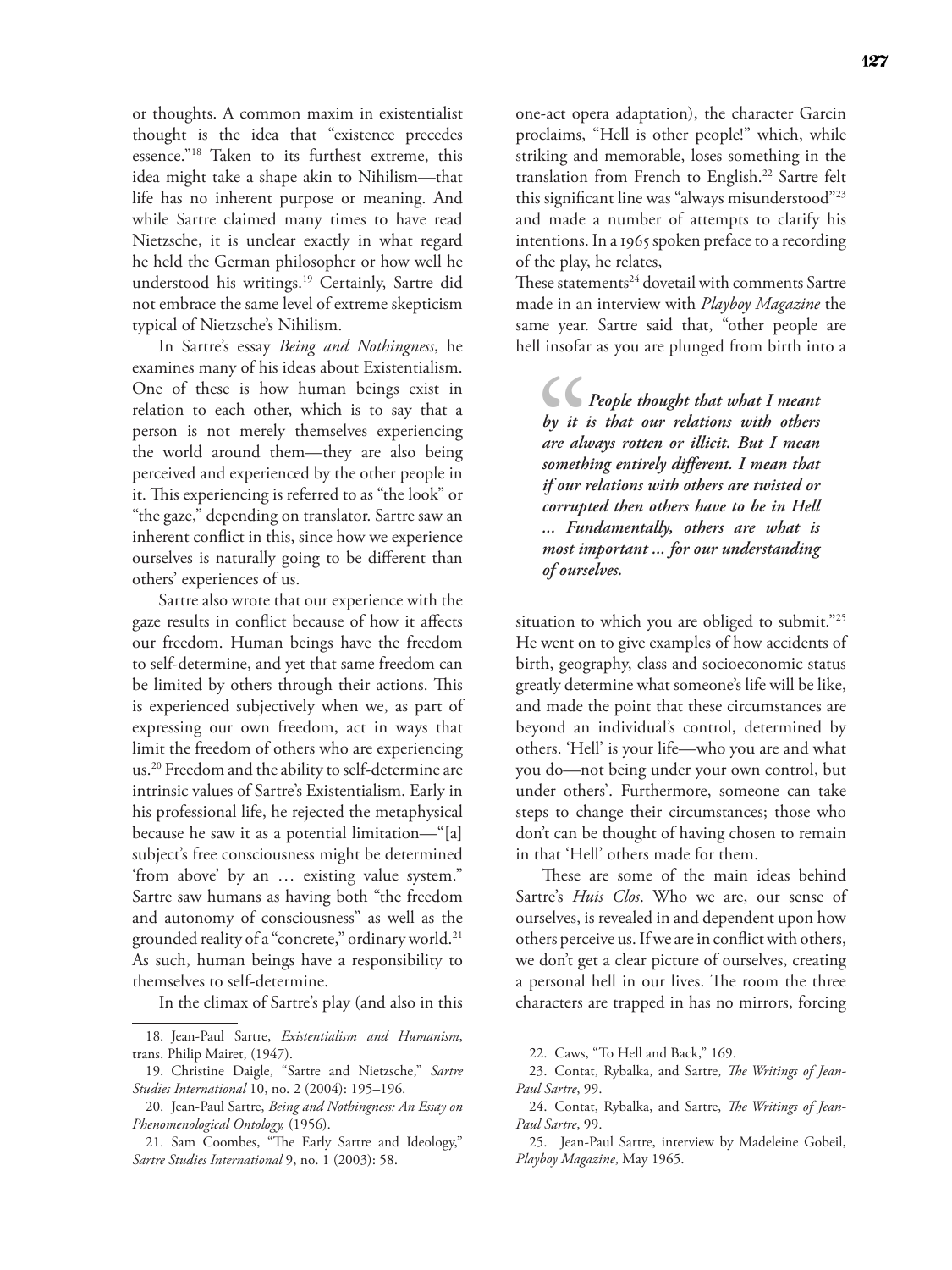them to either self-actualize, or be dependent on the others present to define them. Since the characters exist in large part to demonstrate "sins" against Existentialism, it is easy to see why Sartre so often has them choose the latter.

The relationships between Sartre's characters are at first twisted by lies and dishonest intentions, but even after they confess their true crimes and reveal their darker selves to each other, they remain 'in Hell.' This is not simply because they lack basic moral character, but more because they refuse to change anything about themselves.26 They refuse to grow. They refuse to try something new or different, to become someone new or different. At the end of the play, when Garcin is unable to go through the open door, Inès laughs at his cowardice, but neither she nor Estelle have the courage to face the unknown beyond the doorway either. They figuratively and literally choose to remain in Hell, trapped there not so much by the evils they committed in life, but because of their stubborn refusal to become different people in death. It's as though the three could leave at any time if they wanted to, but they don't, so they can't. This gives the play a tragic aspect—the characters are trapped in a Hell of their own making and remain there because of their own inaction.

#### V.

### Analysis, Part 2: Characters

Looking more deeply at the characters, we turn first to Garcin. When talking (or rather, lying) about how he was executed for his pacifist positions, he says that in life he was a man of principle. His first instincts are to seek a way for the three of them to avoid contact with each other and so prevent conflict—even to the extent that he covers his eyes to hide his gaze from the two women. Garcin is concerned with civility and manners. It is important to him to be polite, and he is jarred when others like Inès don't agree to this rule of social conduct. He tries to put a brave face on the situation. Even later in the play, after the characters have revealed what they think are the real reasons they've been condemned to Hell, Garcin's instincts are for the three of them

to find a way to try and help each other.

In Sartre's Existentialism, the philosopher was concerned with actions taken in bad faith and, specifically, actions motivated by selfdeception. Garcin tells himself and others he is a brave man, but this is patently untrue. He was not executed for his political beliefs; he was killed for being a military deserter. He masks his fear of facing the women, of conflict, with a façade of politeness. And when he reveals the real reasons he is in Hell—his treatment of his wife—he is not ashamed of his behavior so much as being exposed to the judgmental gazes of Inès and Estelle. His self-deception is brought to a fever pitch when he finds himself unable to walk through the open door at the end of the play, having just insisted that he wants to leave. He is both surprised at the truth of himself, and humiliated by Inès' judgmental laughter.

Garcin's attempts at politeness with Inès and Estelle is, for Sartre, a violation of his inherent human freedom—by choosing not to engage with the other people present, Garcin allows them to decide who he is and thereby eschews his personal responsibility to self-determine. This failure is far more important to Sartre than any religious "sin." Garcin's treatment of his wife while he was alive is also important. He sees her as a "victim" and a "martyr." He Others her all the way into being an object, a mere thing, and then uses that to define her personhood in its entirety. For Sartre, this is also a far more important "sin"—to remove through your gaze another's humanity.

Where with Garcin we need to peel back a number of layers of self-deception, the character Inès is someone remarkably close to Sartre's ideal of a self-advocating realist. Inès begins the play with a solid understanding of where she is and why. Over time, it becomes clear that this is a woman who knows herself. She makes no apologies for her working class background, her prickly attitude, or any of the things she did in life.

Inès' lack of self-deception gives her an advantage in Sartre's world. Throughout the play, it is she who moves the action forward by forcing the other characters into uncomfortable situations which they then must react to—often with an attempt to escape. I highlight this aspect

<sup>26.</sup> Contat, Rybalka, and Sartre, *The Writings of Jean-Paul Sartre*, 99.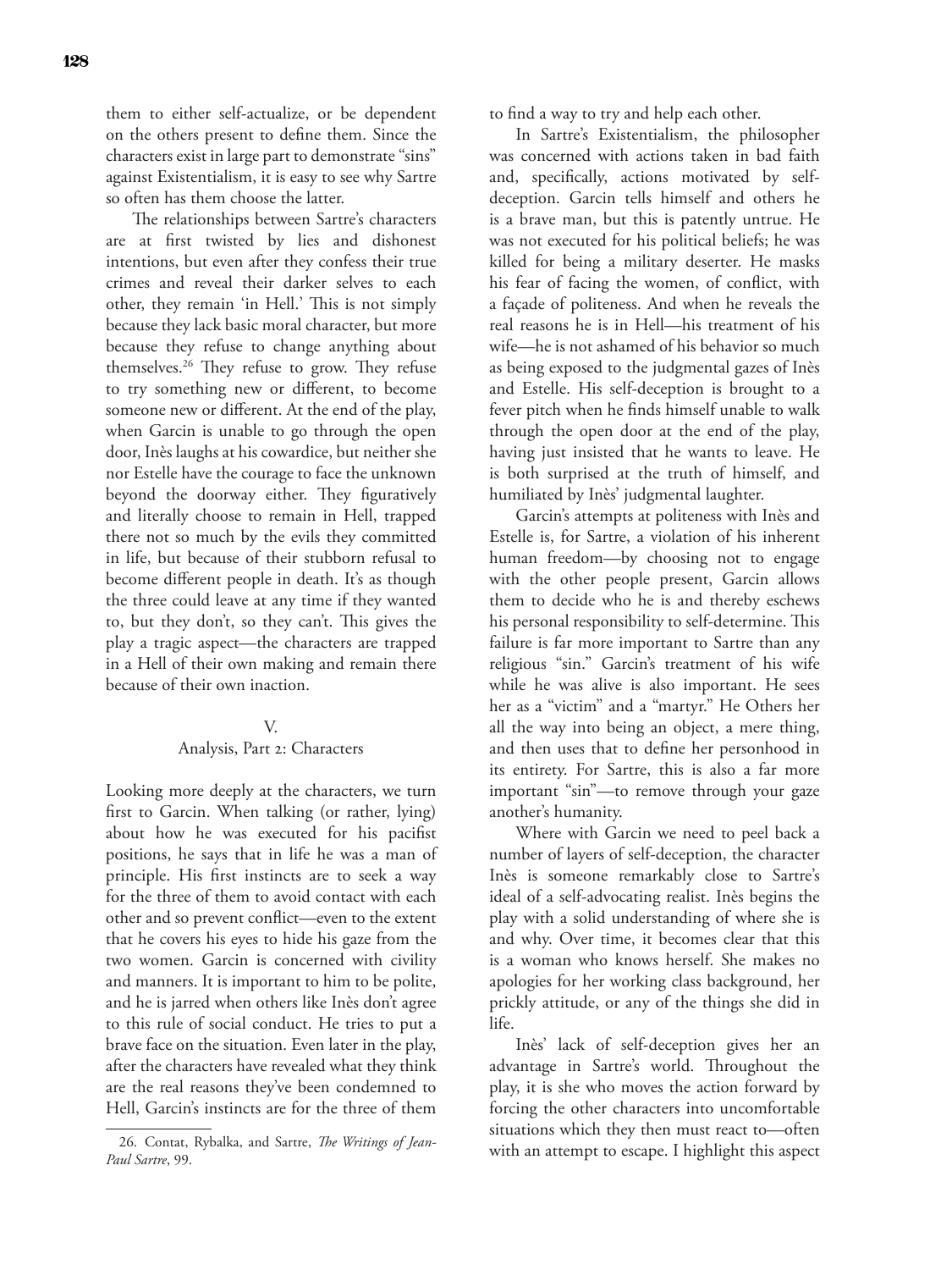of her character at various times, but especially around the middle of the opera. Her line to Garcin, "I prefer to choose my hell; I prefer to look you in the eyes and fight it out face to face" is brought verbatim into the opera and catalyzes Garcin, Inès herself, and even ultimately Estelle into revealing the true reasons they believe they have been sent to Hell.

In the play, Inès essentially confesses to being a sadist. She talks specifically about needing to make others suffer. When speaking about her lover Florence, she does so in terms of their passion and how it burned so intensely that quickly nothing was left but ashes. (This is revealed to be literal of course when she tells the story of how Florence murdered her.) Early on, when the other two characters are hemming and hawing about what has happened and where they are, Inès relentlessly throws the truth in their faces. She is unkind to them throughout the play. Her attempts to seduce Estelle are cruel, and she reacts furiously when it does not go her way. Toward the end, when Garcin is unable to make himself exit the room through the open door, Inès offers him no comfort and instead laughs at him viciously.

It is Inès' need to treat others cruelly that violates Sartre's existentialist ideals. Enjoying the pain of others, intentionally causing it, these are both forms of creating a self-identity through Others' reactions. Because Inès is attached to other people's reactions, she is dependent on them for her sense of self instead of defining herself on her own terms in her own right. Causing others pain is a violation because one does not get to determine who others are, what they think, or how they feel. To do so removes their autonomy and renders them less than their fully human selves.

In some ways, Estelle's "sins" against Existentialism are the most egregious. That she is a woman of high-society is a purposeful, sharp contrast to Inès' working class background. Sartre's Existentialism generally holds highsociety in ill regard; many of their faults are personified in Estelle's character. To begin, she is a woman of deep and well-practiced denial. She first demonstrates this in the play when searching for a gentler word to describe everyone's being dead, then through her refusal to tell the truth

about her affair and the child, and then on to convincing Garcin the two of them can become lovers, all the way to the end of the drama when she tries to stab Inès and kill her. These are all actions taken out of deep self-deception.

Like Inès, Estelle also seeks external input for self-definition. She is extremely uncomfortable by the absence of mirrors to reassure her about her appearance. When she talks in the play about her lovers in life, the nicknames they had for her also evoke reflections—"my glancing stream," "my crystal," etc. There is even a moment when Estelle sees her home back on Earth, empty without her. The mirrors reflect nothing, and she feels this is what she has become—nothing. This need for external validation makes her particularly vulnerable to the manipulations of Inès, who literally offers to be her mirror. Estelle is desperate to be defined externally, attempts again and again to Other herself—to remove her own agency, her own humanity, and have someone else determine who and what she is. This extends even to her own desire for Garcin, which isn't really desire at all but a need to make him desire her. And her attempts to convince Garcin that they can be lovers don't have anything to do with Garcin himself as a person. Inès even declares at one point that, for Estelle, "any man will do," and this is because she is not seeking any one man for their qualities as a person but instead for their potential to turn Estelle into an object of their desire.

# VI. Final Thoughts

When Sartre gave his lecture "Existentialism is a Humanism" in 1945 (later translated into English and distributed in 1947), it helped seed into culture the idea that all individuals are personally responsible for themselves—that we are in charge of our own destinies, and that our lives are what we choose to make them.<sup>27</sup> It is somewhat ironic that the originator of this idea of "dreadful freedom" should be so well-remembered for a work in which its characters are trapped for all time. Perhaps this demonstration of ideas by focusing on their opposites is one of the reasons

<sup>27.</sup> Cotkin, "French Existentialism," 327.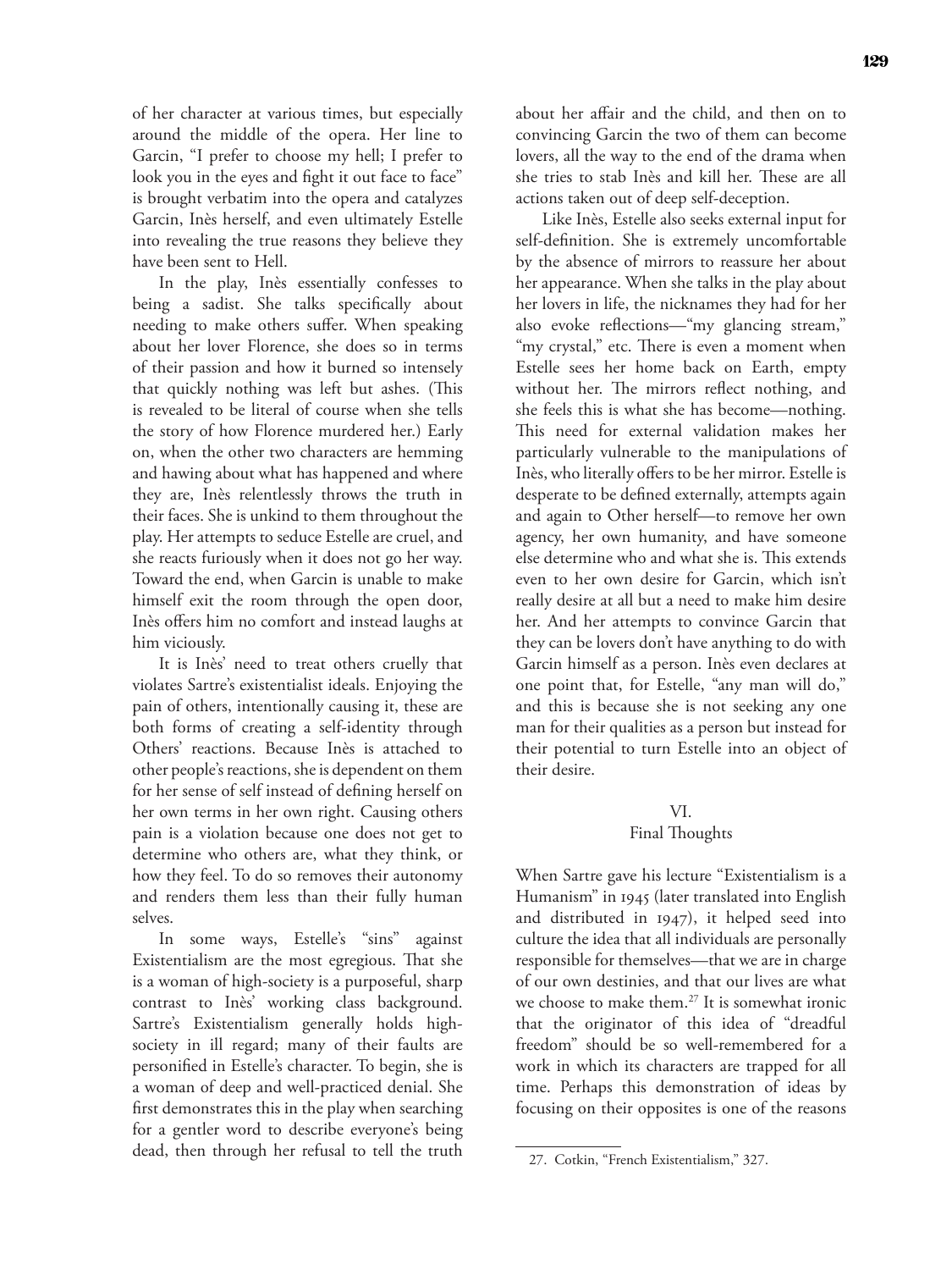*Huis Clos* remains so compelling.

The United States was slower to accept Sartre and his existentialist ideas than Europe. This is partially because of a cultural change to which Sartre was ill-suited: the rise of celebrity worship in the US after World War II.<sup>28</sup> Sartre was perceived as bohemian, and Existentialism was seen as a pessimistic philosophy, both of which were at odds with the zeitgeist of the US in a time when the culture preferred its intellectuals be "sober minded, optimistic, and respectable citizen[s]."29 That Sartre gave interviews in fashion magazines such as *Vogue* and *Harper's Bazaar* compounded these perceptions, and had the added effect of associating the philosopher and his ideas with temporary, "fashionable" fads.<sup>30</sup> And the appreciation Sartre's ideas received at first were largely due to the prestige Americans assigned to works because they were French in origin, regardless of any independent actual worth.

Within a generation, though, Sartre and Existentialism found wide acceptance.<sup>31</sup> When *Huis Clos* first premiered on Broadway, its run was short—just three weeks. The play has since received a multitude of performances and adaptations. BBC radio aired a production starring Alec Guinness in 1946; multiple audio recordings of the play have been released; there have been three film adaptations including a 1954 production directed by Jacqueline Audry, one of France's earliest women directors, and multiple television adaptations. There is also a one-act chamber opera adaptation by Andy Vores which premiered in Chicago in 2009.<sup>32</sup>

While I don't expect my adaptation to become as widely known as the previous examples, it is my hope that the performers and audiences who experience this opera or its excerpts are able to take away from it not just the enjoyment of the work itself, but also some new wisdom and understanding about the underlying philosophies at play. The questions Sartre explored about what it means to be human, what our responsibilities are to others, and especially what our responsibilities are to ourselves, are still as relevant today as they were seventy-five years ago.

—Zachary M. Watkins, Spring 2019

<sup>28.</sup> Daniel J. Boorstin, *The Image: A Guide to Pseudoevents in America*, (New York: Vintage Books, 1992), 45– 76.

<sup>29.</sup> Cotkin, "French Existentialism," 328.

<sup>30.</sup> Cotkin, "French Existentialism," 332.

<sup>31.</sup> Cotkin, "French Existentialism," 329.

<sup>32.</sup> "No Exit," *Wikipedia*, last modified May 20, 2019, accessed April 3, 2019, https://en.wikipedia.org/wiki/ No\_Exit